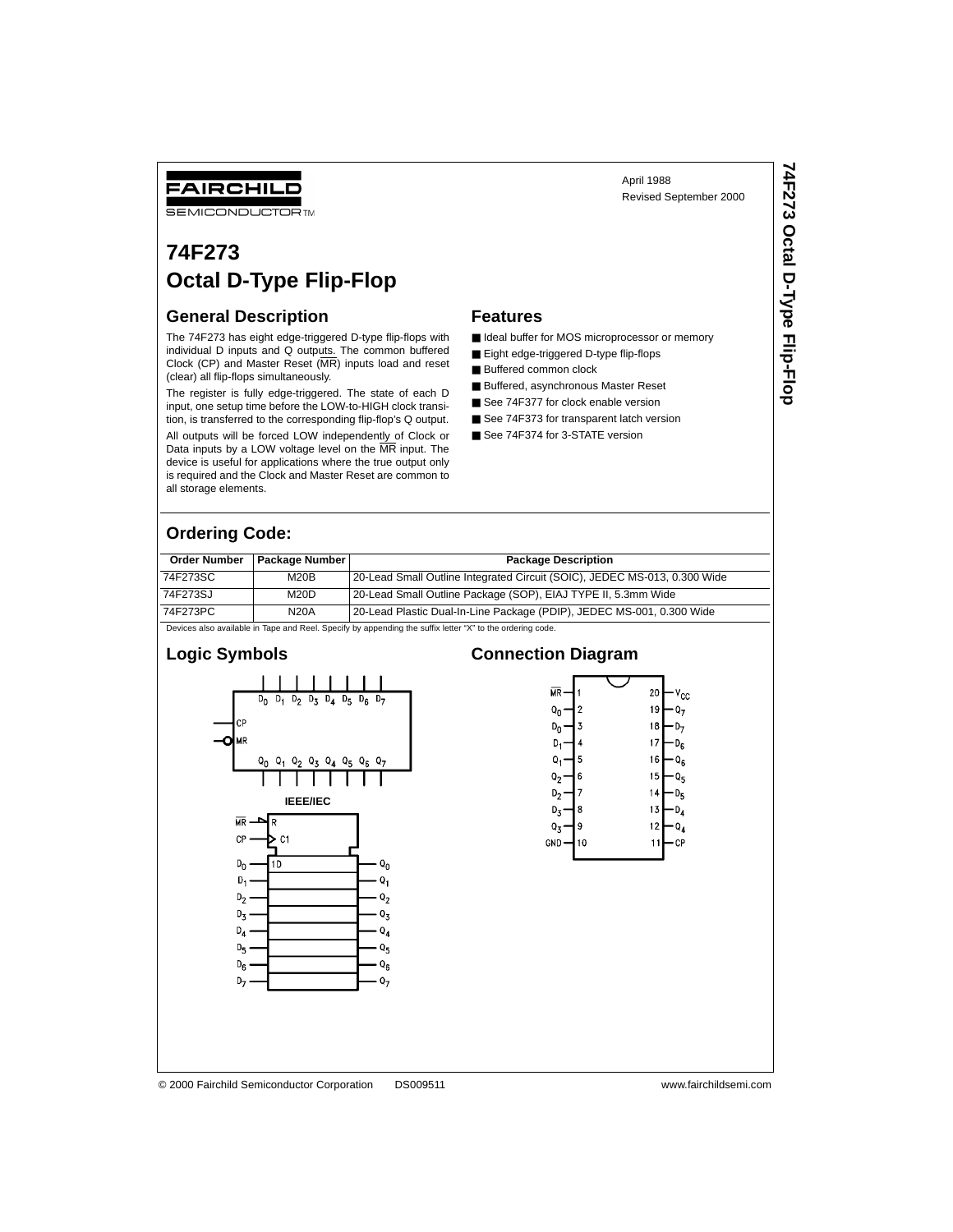#### **Unit Loading/Fan Out**

|                        |                                        | U.L.            | Input $I_{\rm HI}/I_{\rm H}$            |  |
|------------------------|----------------------------------------|-----------------|-----------------------------------------|--|
| <b>Pin Names</b>       | <b>Description</b>                     | <b>HIGH/LOW</b> | Output I <sub>OH</sub> /I <sub>OI</sub> |  |
| $D_0 - D_7$            | Data Inputs                            | 1.0/1.0         | 20 µA/-0.6 mA                           |  |
| $\overline{\text{MR}}$ | Master Reset (Active LOW)              | 1.0/1.0         | 20 uA/-0.6 mA                           |  |
| CP                     | Clock Pulse Input (Active Rising Edge) | 1.0/1.0         | 20 uA/-0.6 mA                           |  |
| $Q_0 - Q_7$            | Data Outputs                           | 50/33.3         | $-1$ mA/20 mA                           |  |

#### **Mode Select-Function Table**

|                       |           | Output |             |                           |
|-----------------------|-----------|--------|-------------|---------------------------|
| <b>Operating Mode</b> | <b>MR</b> | СP     | $D_{\rm n}$ | $\mathtt{u}_{\mathtt{n}}$ |
| Reset (Clear)         |           |        |             |                           |
| Load "1"              | п         |        |             | н                         |
| Load "0"              |           |        |             |                           |

H = HIGH Voltage Level steady state<br>h = HIGH Voltage Level one setup time prior to the LOW-to-HIGH clock transition<br>L = LOW Voltage Level steady state<br>I = LOW Voltage Level one setup time prior to the LOW-to-HIGH clock tr

 $X = Immaterial$ 

 $=$  LOW-to-HIGH clock transition



#### www.fairchildsemi.com 2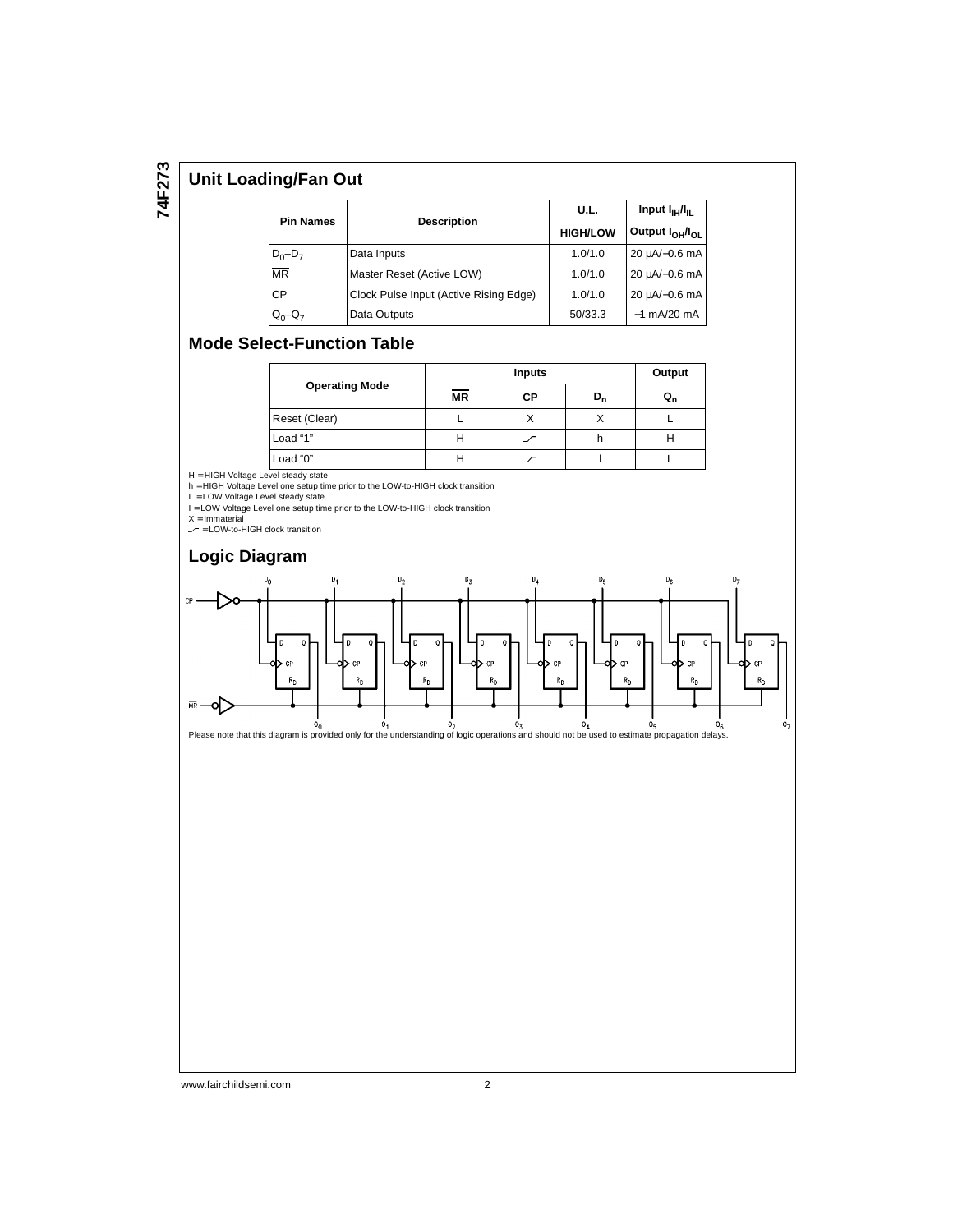#### **Absolute Maximum Ratings**(Note 1) **Recommended Operating**

| Storage Temperature                         | $-65^{\circ}$ C to $+150^{\circ}$ C  |
|---------------------------------------------|--------------------------------------|
| Ambient Temperature under Bias              | $-55^{\circ}$ C to $+125^{\circ}$ C  |
| Junction Temperature under Bias             | $-55^{\circ}$ C to $+150^{\circ}$ C  |
| V <sub>CC</sub> Pin Potential to Ground Pin | $-0.5V$ to $+7.0V$                   |
| Input Voltage (Note 2)                      | $-0.5V$ to $+7.0V$                   |
| Input Current (Note 2)                      | $-30$ mA to $+5.0$ mA                |
| <b>Voltage Applied to Output</b>            |                                      |
| in HIGH State (with $V_{CC} = 0V$ )         |                                      |
| <b>Standard Output</b>                      | $-0.5V$ to $V_{CC}$                  |
| 3-STATE Output                              | $-0.5V$ to $+5.5V$                   |
| <b>Current Applied to Output</b>            |                                      |
| in LOW State (Max)                          | twice the rated $I_{\text{OL}}$ (mA) |
| ESD Last Passing Voltage (min)              | 4000V                                |

# **Conditions**

Free Air Ambient Temperature 0°C to +70°C Supply Voltage  $+4.5V$  to  $+5.5V$  **74F273**

**Note 1:** Absolute maximum ratings are values beyond which the device may be damaged or have its useful life impaired. Functional operation under these conditions is not implied.

**Note 2:** Either voltage limit or current limit is sufficient to protect inputs.

### **DC Electrical Characteristics**

| Symbol           | Parameter                    |                     | Min   | Typ | Max    | <b>Units</b> | $v_{\rm cc}$ | <b>Conditions</b>                |
|------------------|------------------------------|---------------------|-------|-----|--------|--------------|--------------|----------------------------------|
| $V_{\text{IH}}$  | Input HIGH Voltage           |                     | 2.0   |     |        | $\vee$       |              | Recognized as a HIGH Signal      |
| $V_{IL}$         | Input LOW Voltage            |                     |       |     | 0.8    | $\vee$       |              | Recognized as a LOW Signal       |
| $V_{CD}$         | Input Clamp Diode Voltage    |                     |       |     | $-1.2$ | $\vee$       | Min          | $I_{IN} = -18$ mA                |
| $V_{OH}$         | Output HIGH                  | 10% V <sub>CC</sub> | 2.5   |     |        | $\vee$       | Min          | $I_{OH} = -1$ mA                 |
|                  | Voltage                      | $5\%$ $V_{CC}$      | 2.7   |     |        |              |              |                                  |
| $V_{OL}$         | Output LOW                   | 10% V <sub>CC</sub> |       |     | 0.5    | $\vee$       | Min          | $I_{OL}$ = 20 mA                 |
|                  | Voltage                      | 5% V <sub>CC</sub>  |       |     | 0.5    |              |              |                                  |
| ŀн               | Input HIGH                   |                     |       |     | 5.0    | μA           | Max          | $V_{IN} = 2.7V$                  |
|                  | Current                      |                     |       |     |        |              |              |                                  |
| $I_{\text{BVI}}$ | Input HIGH Current           |                     |       |     | 7.0    | μA           | Max          | $V_{IN} = 7.0V$                  |
|                  | <b>Breakdown Test</b>        |                     |       |     |        |              |              |                                  |
| $I_{CEX}$        | Output HIGH                  |                     |       |     | 50     | μA           | Max          | $V_{\text{OUT}} = V_{\text{CC}}$ |
|                  | Leakage Current              |                     |       |     |        |              |              |                                  |
| $V_{ID}$         | Input Leakage                |                     | 4.75  |     |        | $\vee$       | 0.0          | $I_{ID} = 1.9 \mu A$             |
|                  | Test                         |                     |       |     |        |              |              | All other pins grounded          |
| $I_{OD}$         | Output Leakage               |                     |       |     | 3.75   | μA           | 0.0          | $VION = 150 mV$                  |
|                  | Circuit Current              |                     |       |     |        |              |              | All other pins grounded          |
| $I_{\rm IL}$     | Input LOW Current            |                     |       |     | $-0.6$ | mA           | Max          | $V_{IN} = 0.5V$                  |
| $I_{OS}$         | Output Short-Circuit Current |                     | $-60$ |     | $-150$ | mA           | Max          | $V_{\text{OUT}} = 0V$            |
| $I_{\text{CCH}}$ | Power Supply Current         |                     |       |     | 44     | mA           | Max          | $CP = \angle$                    |
| ICCL             |                              |                     |       |     | 56     |              |              | $D_n = \overline{MR} = HIGH$     |

3 www.fairchildsemi.com